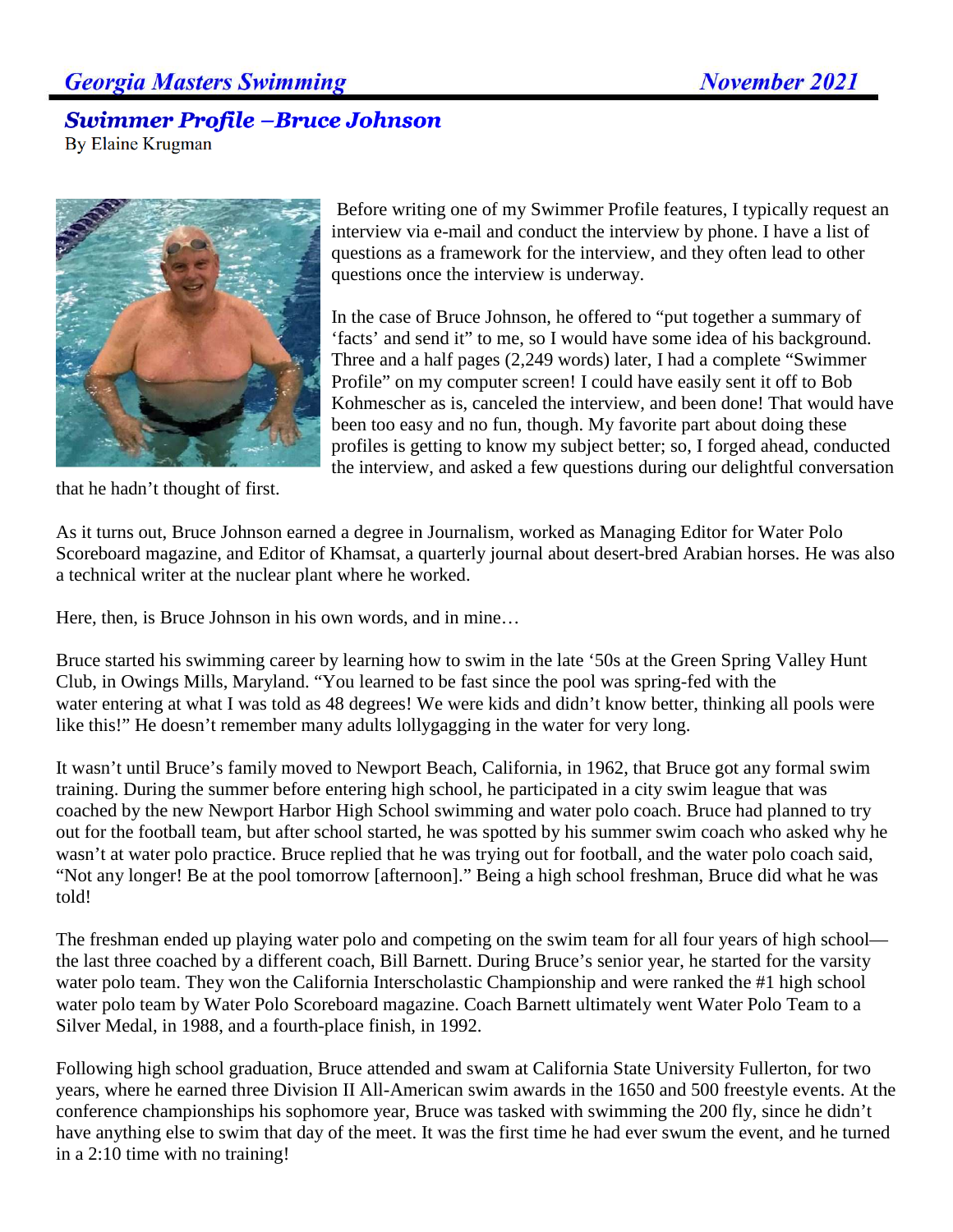Reflecting back on his high school and college swimming days before swimming goggles became available, Bruce said, "Homework was performed after workouts squinting through large fuzzy circles around every light due to the effects of the chlorine on the eyes."

Bruce wasn't attending college on a scholarship, so he left swimming after his sophomore year, so he could get a job to pay for his education. Bruce did play water polo for 4 years with the college team, however, which earned a third-place finish at the 1971 NCAA Championships, after defeating the defending National Champions in the first round.

During his college senior year, Bruce took an assistant swim coach job at the AAU (now USS) team at his former high school. He went on to coach both swimming and water polo at Saddleback Valley Aquatics, followed by stints at Cerritos Aquatics and Servite High School, in Southern California.

After several years of coaching, Bruce joined the US Navy where he was ultimately stationed in San Diego. During a training period there, he found time to swim and even competed in an early Masters swim meet, setting a San Diego County Masters Record for his 25-29 age group in the 200 IM. "It was funny then and now since I am the world's worst breaststroker!" he laughed.

While in the navy, Bruce's swimming skills came in very good use on one occasion when the navy destroyer he was working aboard was testing an exercise antisubmarine torpedo just off the coast of his hometown. The 8-to-10-foot swells were too large for the torpedo retrieval boat to get close enough to snag it, so there was a shout out for a volunteer to jump off the destroyer to retrieve it. Being the very strong ocean swimmer that he was, Bruce offered himself up for the task. A line was tied around him, he jumped off the destroyer, swam out to the torpedo, and the crew hauled him back in with torpedo in hand!

Following his four years in the Navy, Bruce's work took him to Arizona and away from the water for about twelve years. He then returned to swimming for exercise and to lose weight. Soon, he realized that he had missed the routine and sense of satisfaction when swimming challenging sets. He met some other Masters swimmers at the pool and started competing in Arizona meets, in 1992, improving enough to enjoy multiple National Top 10's in distance events. In all, he racked up 20 individual and four relay Top 10's, between 1992 and 1996.

Bruce also kept very busy competing in open water with the other Masters swimmers from his Litchfield Park pool, in Arizona. The group started with a 2-mile swim in Lake Pleasant, in 1995, which Bruce won beating all of the other swimmers to the finish line. That whetted his appetite for some longer swims, including the Newport Beach Pier to Pier 1.8-mile swim, the USMS National Championship 10-mile Swim up the coast from the Huntington Beach Pier to the Seal Beach Pier, the Long Beach 3-mile Swim ("It felt like a sprint after the 10 miler the previous week!"), and the 12-mile swim around Coronado Island, in San Diego. At the 10-mile race, Bruce was told the ocean's water temperature that day was 63 degrees, which was almost 25 degrees colder than the pool temperatures he was used to in his training pool! Bruce earned a first-place finish in his age group and a case of hypothermia when he finished!

To fit in long-distance training to accomplish those swims while working a full-time schedule, Bruce found a clever solution. As he explained, "I was able to take an hour of vacation every day, Monday through Friday. That way, I could do two-a day workouts when the pool opened at 6:00 am, [swim] until 7:00, and still be at work, which was about 40 minutes away; and, then workout in the afternoon."

Work commitments left Bruce with little time to continue his 10,000-yard training sessions, so he transitioned his workouts to focus on fitness, and he stopped competing. He continued, however, to run the weekly swim workouts for the Litchfield Park Masters group for eight years.